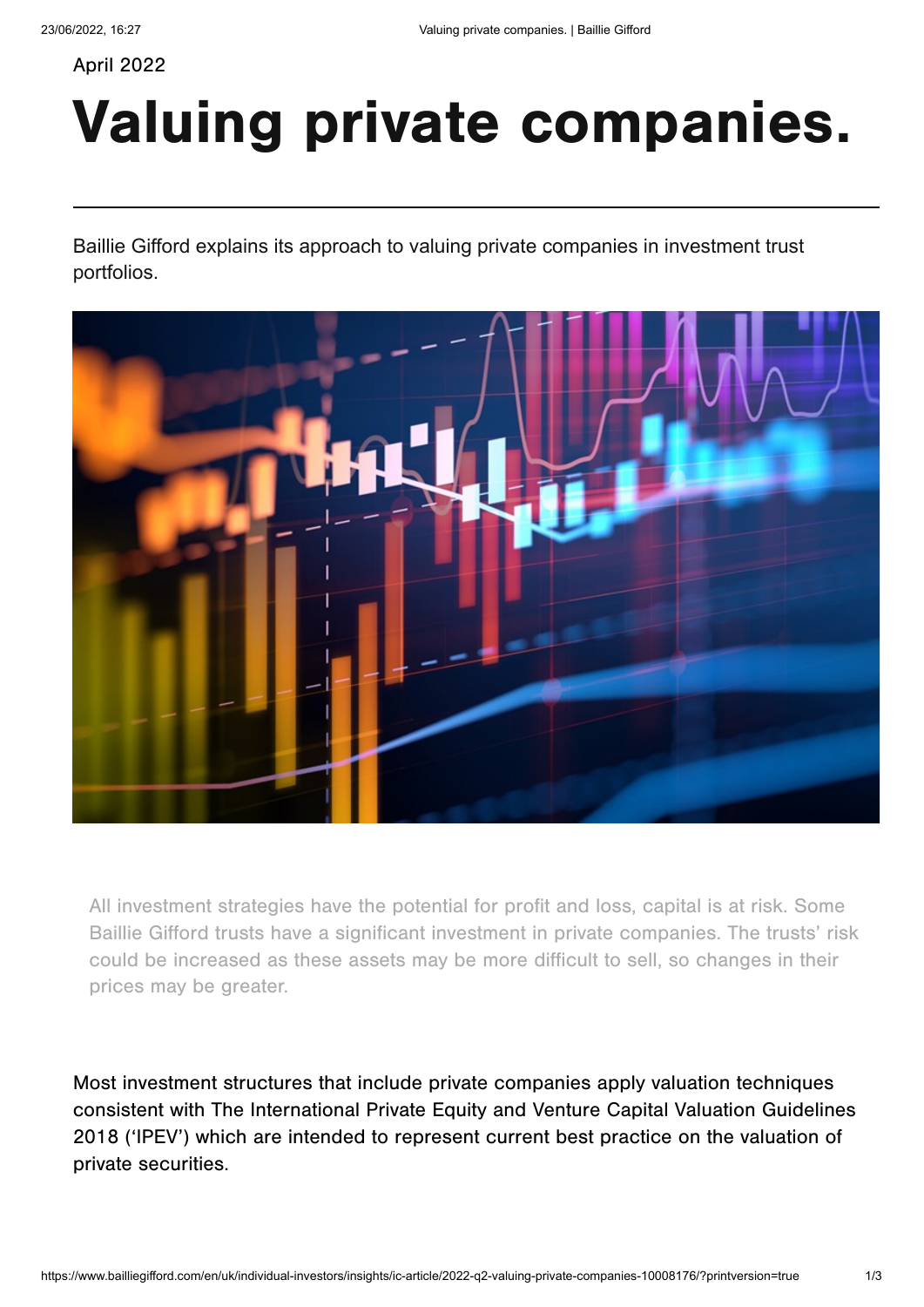The private companies within the portfolios of the Baillie Gifford managed investment trusts are valued using these IPEV guidelines.

These valuations are reassessed regularly with the aim of holding private companies at 'fair value' within the portfolio ie the price that would be paid for them in an open market transaction.

The valuation process is carried out by a committee at Baillie Gifford, which takes advice from an independent third party, IHS Markit. To ensure this process is entirely independent of the portfolio managers, they only receive notification once changes have been applied to the valuations of any private companies within the portfolio.

As part of the valuation process, the private companies are reassessed on a rolling threemonth cycle. That does not mean that all the private companies held are reassessed or revalued at the same time; once a quarter. Instead, we review the values of a third of them each month.

As an investment trust, and a public company, the prices of these assets are also reviewed twice a year by the Investment Trust Board. They are also subject to the scrutiny of the Company's auditor as part of the annual audit process.

Beyond the regular cycle, the pricing of private companies is monitored daily by Baillie Gifford's private companies valuations team who are alert to 'trigger events' that might prompt a revaluation. Such events could be influenced by several factors including: a change in company fundamentals; a follow-on funding round; a takeover approach; an intention to undertake an Initial Public Offering (IPO); or changes to valuations of publicly listed companies that are used as comparators as part of the valuation process.

Any ad hoc change to the fair valuation of any holding is implemented swiftly and reflected in the next daily published net asset value (NAV).

## Important information

This communication was produced and approved in March 2022 and has not been updated subsequently. It represents views held at the time of presentation and may not reflect current thinking.

The Monks Investment Trust PLC, Baillie Gifford European Growth Trust plc, Baillie Gifford China Growth Trust plc, Keystone Positive Change Trust plc, Baillie Gifford Shin Nippon PLC, Baillie Gifford UK Growth Trust plc, Baillie Gifford US Growth Trust plc, Edinburgh Worldwide Investment Trust plc, Scottish Mortgage Investment Trust PLC and Pacific Horizon Investment Trust PLC have investments in private companies. The trusts' risk could be increased as these assets may be more difficult to sell, so changes in their prices may be greater.